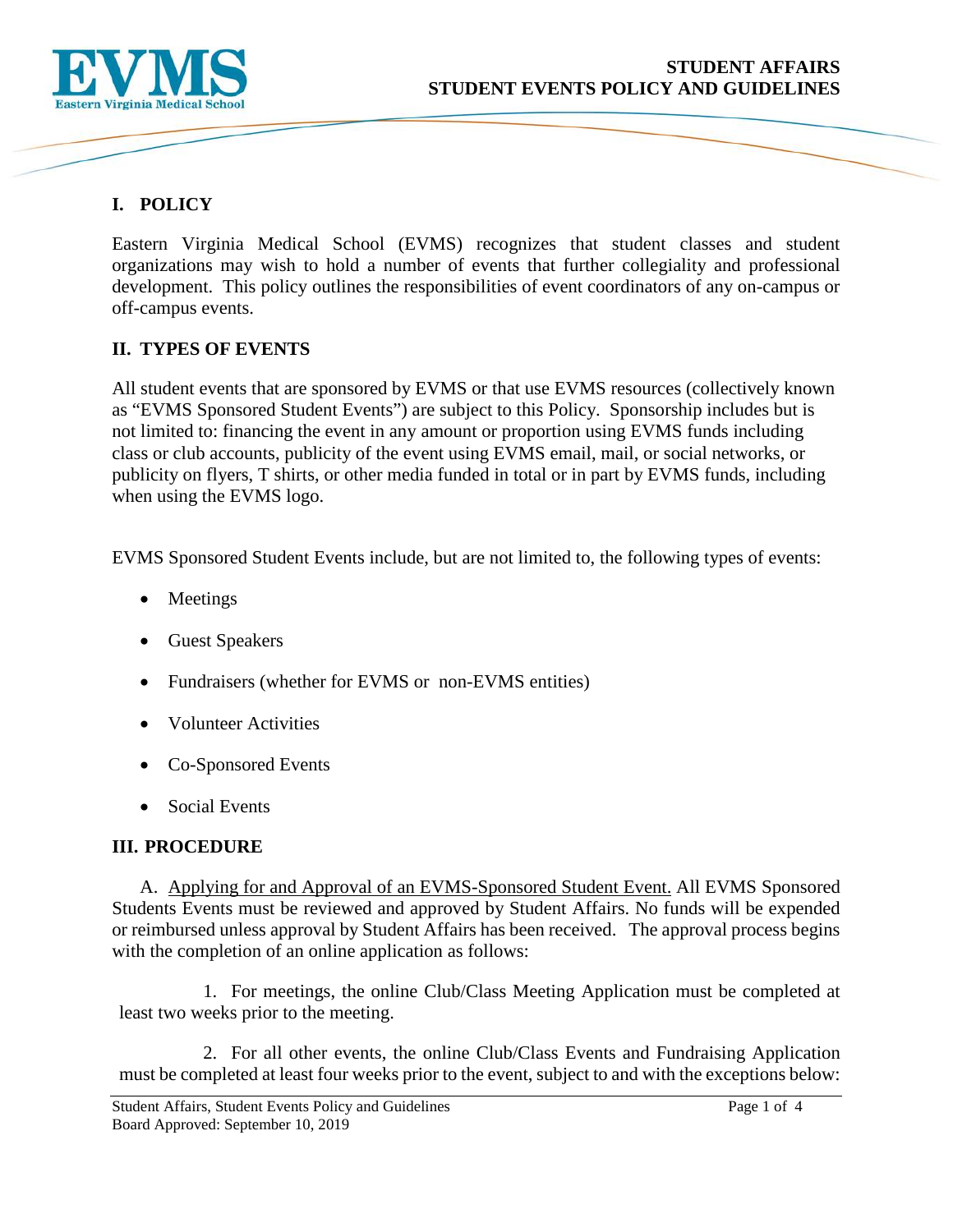

- a. Requests to host non-EVMS speakers must be submitted at least eight (8) weeks in advance.
- b. Requests to host elected officials, celebrities, and other high profile individuals must be submitted at least six months in advance.
- c. Large off-campus events must be discussed with Student Affairs staff and submitted at least three months before event date.
- d. Events for fundraising will require secondary approval by the Development Office.
- e. Events that will use biohazardous materials (defined as biological agents such as human or animal tissues, cells, organs, microorganisms and chemical agents such as chlorine and ammonia, must also be approved by the Institutional Biosafety).
- 3. In order to submit an application, organizers must:
	- a. *Determine Event Name and Purpose*.
		- (i) Name. Event organizers should choose an official title that will be used to advertise the event. The name should be as succinct as possible while reflecting the intent of the event. The name cannot connote the consumption of alcoholic beverages as a focus of the event.
		- (ii) Description/Purpose.Event organizers should be prepared to provide a written description of the activity and event purpose.
	- b. *Select Event Date and Time*.Before selecting a date and time, it is highly recommended that event organizers check with the EVMS [Schedule of Events](https://www.evms.edu/education/commencement/schedule_of_events/) as well as student class calendars to ensure that another scheduled event or academic activity will not be competing with the proposed event. Events will not be approved for activities that conflict with scheduled academic classes or other EVMS Sponsored Student Events. Events should also be planned in consideration of EVMS closing dates. Student Affairs will approve events on a first-come, first-serve basis.
	- c. *Establish Event Budget*. Event organizers must be able to justify the cost of the event and indicate the source(s) of financial support. All reimbursements to students must match the budget submitted; there will be no reimbursements for items or services not approved on the original application.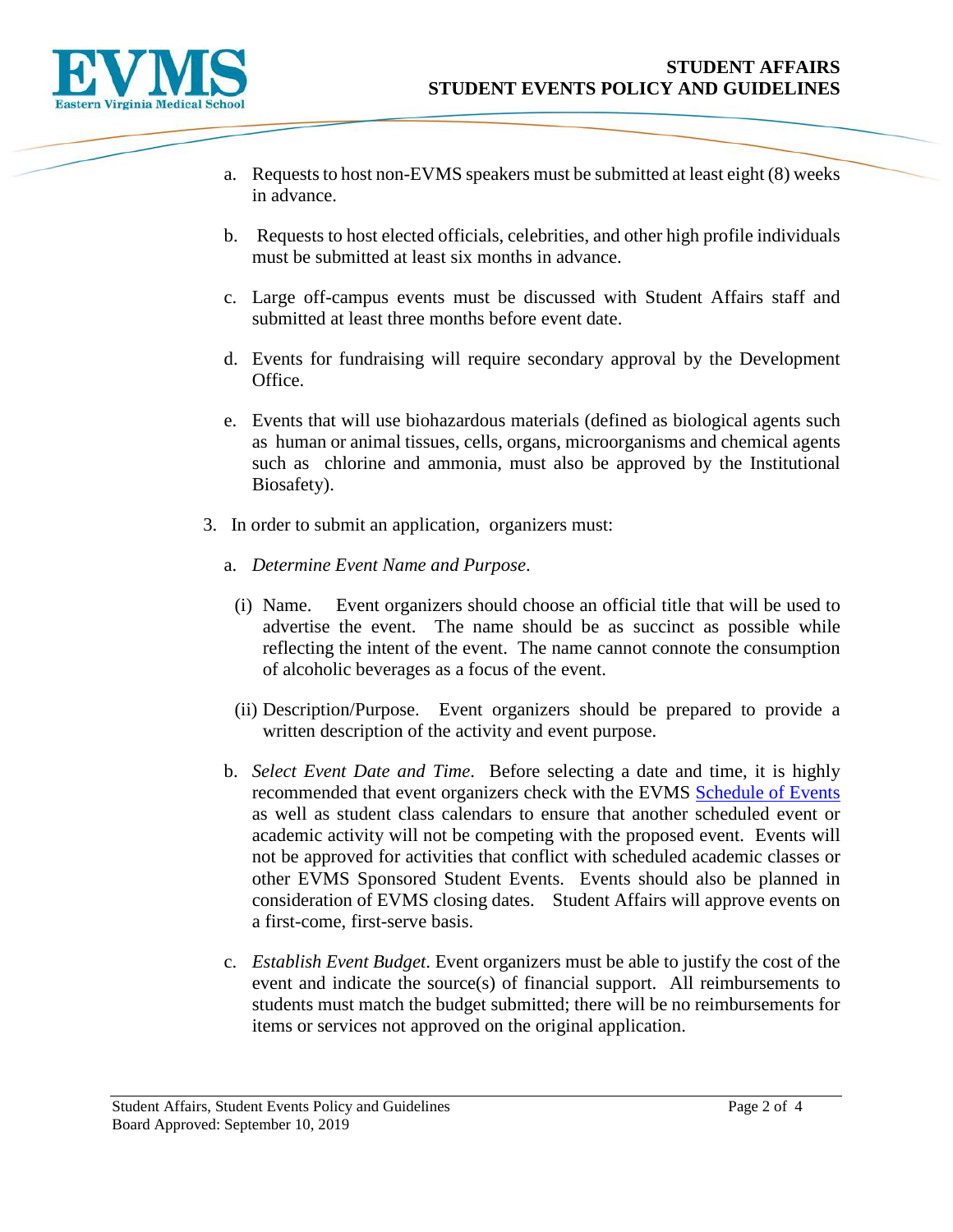

#### B. Venue, Caterer, Other Services.

1. *Find a Venue.* Students may choose on-campus or off-campus venues for events. The Hague Club Apartments are considered campus property. When selecting a venue off campus, organizers should be cognizant of the venue capacity and appropriateness of the venue in relation to the event. It is highly recommended that students discuss potential venues with Student Affairs staff before choosing a date. Under no circumstances may an EVMS Sponsored Student Event be held at a private residence.

2. *Food and Beverages.* Food and non-alcoholic beverages may be provided for EVMS students and their guests, subject to budgetary approval. EVMS funds may not be used to purchase alcohol and no self-service (i.e. bring your own, kegs, etc.) of alcohol is permitted. A cash bar may be permitted subject to approval by Student Affairs and guidelines established by the EVMS Drug and Alcohol Use Prevention Policy.

3. *Other Services.* Depending on the type of event, a DJ, transportation or other services may be desired. Information regarding these services and any recommended vendors are maintained in the Office of Student Affairs.

C. Secure Contracts. Arrangement for a vendor to provide a venue, food/beverage, entertainment and/or other services may require a contract. No student is authorized to create or sign contracts on behalf of EVMS. If a student organizer personally signs a contract, that individual is personally making a guarantee of payment and acceptance of personal liability. Upon selection of your vendors, but no less than 20 days prior to the event, you must contact Student Affairs to discuss contracting. As legal review is required for all contracts, students are encouraged to submit contracts to Student Affairs as quickly as possible. Funds for an event will not be distributed until both EVMS and the vendor sign the contract.

D. Advertisement. An event may not be advertised until all final approvals have been granted. In addition, all campus wide communications, flyers, or advertisements to be posted on the EVMS website must be approved in advance by the Office of Student Affairs, prior to distribution, mailing, emailing or posting of such communication.

E. Use of Logos**.** All merchandise and promotional items, including T-shirts, pens, and other giveaways featuring the EVMS and/or a program, department or center name, must be approved by Student Affairs before purchasing. Once approved by Student Affairs, secondary approval will be sought from Marketing & Communications. Students are encouraged to keep this in mind when planning purchases.

F. Event Day.

1. *Finalize Arrangements*. Event organizers should arrive at the venue early to ensure that it has been set up in accordance with expectations, to facilitate set up for catering or entertainment vendors and/or to make final "on delivery" payments to vendors.